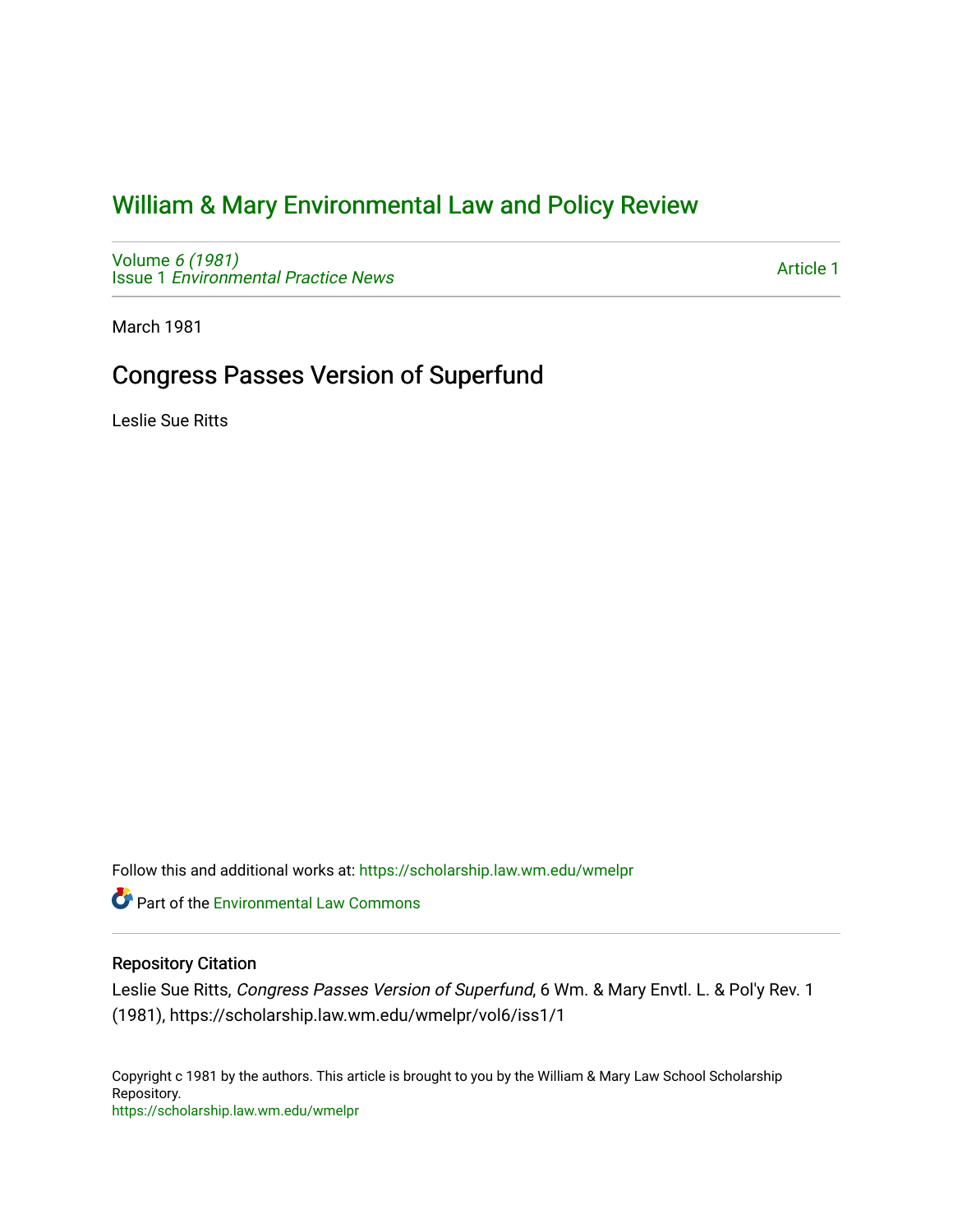

## **CONGRESS PASSES** VERSION OF **SUPERFUND**

In the final hours of the 96th Congress, the House of Representatives approved a version of the Superfund. Pub. L. No. **96-510;** see Cong. Rec. **H11773-11802** (Dec. **3, 1980).** Titled the Comprehensive Environmental Response, Compensation, and Liability Act of **1980** (CERCLA), the Act responds to a growing public outcry over incidents of environmental contamination like that which occurred at Love Canal. The new law provides for state and federal responses to actual and threatened spills of hazardous substances from vessels and waste sites, establishes liability mechanisms, and creates a fund jointly financed **by** the chemical industry and the federal government to pay for damages and the costs of clean-up of hazardous wastes. Noticeably missing from the enacted version of the Superfund, however, are provisions covering oil spills and private recoveries for personal injuries caused **by** exposures to hazardous substances. Advocates of the final compromise, reached under massive industry opposition to the bill, rationalized that half a loaf of bread is better than none. They hope for amendment of the Act in the new session. **of** Congress.

Section 104 of the Act authorizes the federal and state governments to take remedial measures to remove wastes and protect the public if hazardous wastes are remedial measures to remove wastes and protect the public if hazardous wastes are released. Under section **105** of the Act, the President will revise the National Contingency Plan for the removal of oil and hazardous substances to reflect and effectuate the' powers and responsibilities created **by** the new law. The President also is authorized to require the **U.S.** Attorney General to bring enforcement actions to enjoin the release of hazardous substances.

Section **107** of CERCLA provides that generators and transporters of hazardous wastes, as well as owners and operators of vessels and facilities, shall be held strictly liable for damages and governmental and private costs incurred as a result of hazardous waste releases. The Act establishes the following defenses to an action for damages: **(1)** that the act was an act of God; (2) that it was an act of war; or **(3)** that the act or omission was that of an independent third party if the defendant **can** show he has exercised due care with respect to that party and the alleged pollution. The third defense does not apply to the negligence of an employee. It does deviate, however, from a provision in legislation originally con- sidered **by** the Senate which created Joint and several liability between all **own**ers, operators, generators, transporters, and treaters of hazardous wastes. See **S. 1480,** 4(a), 96th Cong. **2d** Seas. **(1980).** The enacted provision probably will not prevent state courts from imposing joint and several liability for "indivisible" injuries. Liability limits also are set in section. 107, and releases of pollutants pursuant to federal permits, applications of registered pesticides and activities determined in environmental impact statements to involve no irreversible and irretrievable commitments of natural resources are exempted.